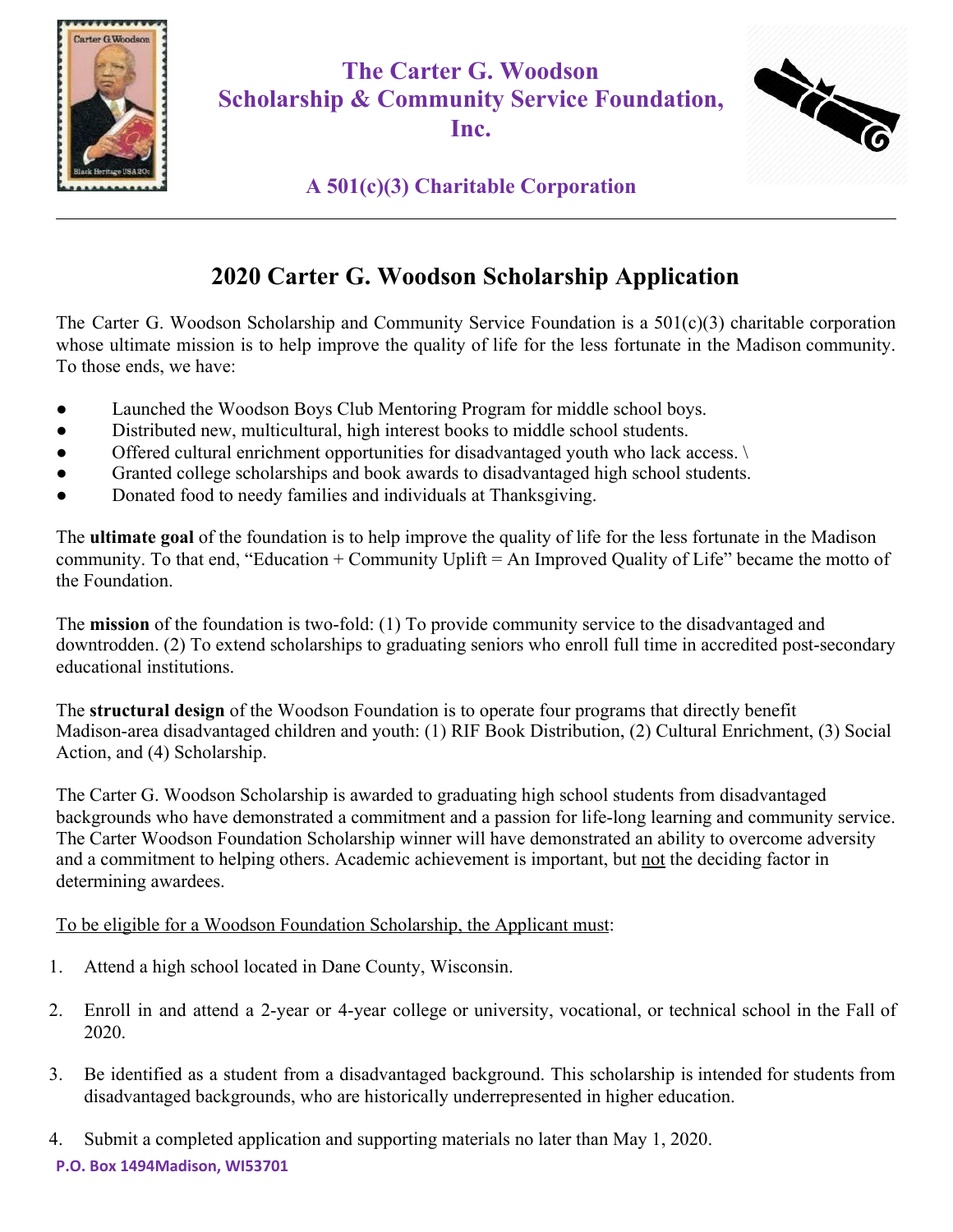# **Application**

This Application must be legible. It is preferred that the Application be typed, but we will accept a handwritten Application if the handwriting is legible.

|                                      | Applicant's Full Name:<br>First Middle                                          |  |                                                                                      |
|--------------------------------------|---------------------------------------------------------------------------------|--|--------------------------------------------------------------------------------------|
|                                      |                                                                                 |  | Last                                                                                 |
|                                      |                                                                                 |  |                                                                                      |
|                                      |                                                                                 |  |                                                                                      |
|                                      |                                                                                 |  |                                                                                      |
|                                      |                                                                                 |  |                                                                                      |
|                                      |                                                                                 |  |                                                                                      |
|                                      |                                                                                 |  | Cumulative Grade Point Average: ___________________Gender: Male _______Female_______ |
|                                      |                                                                                 |  |                                                                                      |
|                                      | Please check the box that applies to your family income situation:              |  |                                                                                      |
|                                      |                                                                                 |  |                                                                                      |
|                                      | \$75,000-\$100,000 Over \$100,000                                               |  |                                                                                      |
|                                      | Please describe the highest educational degree received in your household:      |  |                                                                                      |
| High school graduate<br>Some college |                                                                                 |  | Bachelor degree                                                                      |
|                                      | Graduate and or professional degree (i.e. medical, law, or education doctorate) |  |                                                                                      |
| No High School Graduates             |                                                                                 |  |                                                                                      |